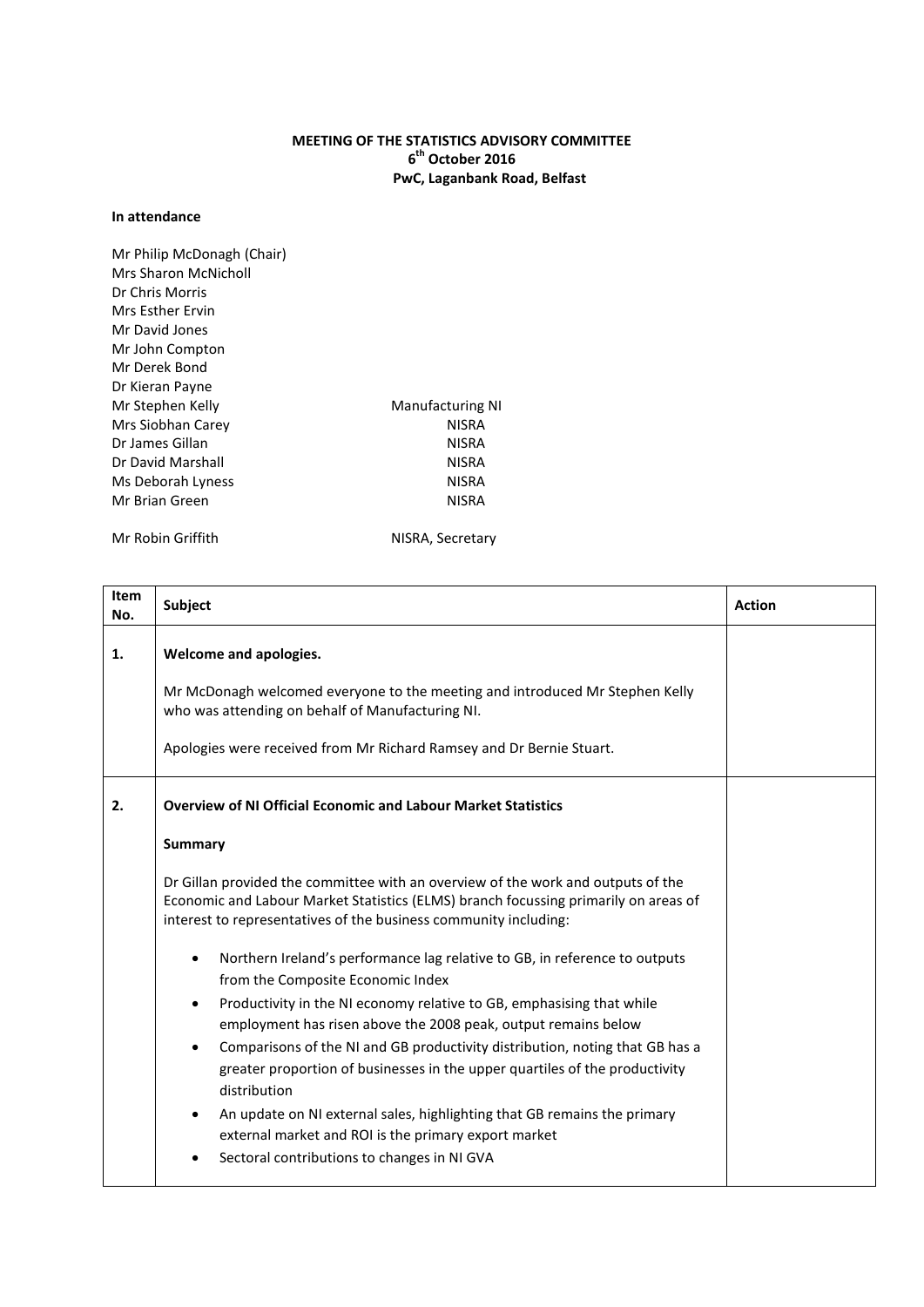It was noted that a number of the sectors have a negative contribution to GVA; however this was over a small time period.

Noting the decline in the cost of energy Mr Kelly emphasised the importance of separating manufacturing statistics from other production sectors. Dr Gillan addressed this and explained that recovery in the manufacturing sector began in 2012 but that the profile of recovery is different within the manufacturing sector (sectoral differences are provided in the ELMS presentation). Performance in the manufacturing sector is currently 13% lower than the UK as a whole.

Dr Gillan also indicated ELMS' intention to move from productivity analysis based on regional accounts to one based on ABI outputs.

## **Compliance**

Dr Gillan provided an overview of the compliance burden to business, noting the impact of the 2015 Census of Employment.

The Department of Finance and the Department for the Economy were responsible for the bulk of the burden from statistical surveys and 79% of the burden was a statutory compliance cost. This figure includes NI components of UK national surveys.

ELMS have or intend to introduce a number of initiatives to reduce the burden on businesses including:

- Increasing sampling efficiency
- Future use of the Digital Economy bill to obtain access to administrative data and particularly HMRC data
- Amalgamating existing surveys, for example MSES/ABI, QBS.
- The rollout of electronic data capture across all ELMS surveys by March 2017

Dr Gillan cautioned that despite the probable future availability of HMRC data, surveys would continue to be required due to HMRC's lack of timeliness and the unavailability of NI to GB sales as well as other key variables.

Mr McDonagh thanked Dr Gillan and opened the discussion to the floor.

## **3. Open Discussion**

Mr Compton asked Dr Gillan if he had any thoughts regarding the "productivity puzzle" highlighted in the presentation.

Dr Gillan commented that a rise in underemployment may play a role. Employment surveys currently define part time working as below 30 hours, however in reality many employees are working considerably fewer than 30 hours per week. The Labour Force Survey (LFS) asks respondents to self define their employment status and indicates an increase at the lower end of working hours. Business surveys have recorded no overall shift in the relationship between part time and full time employees.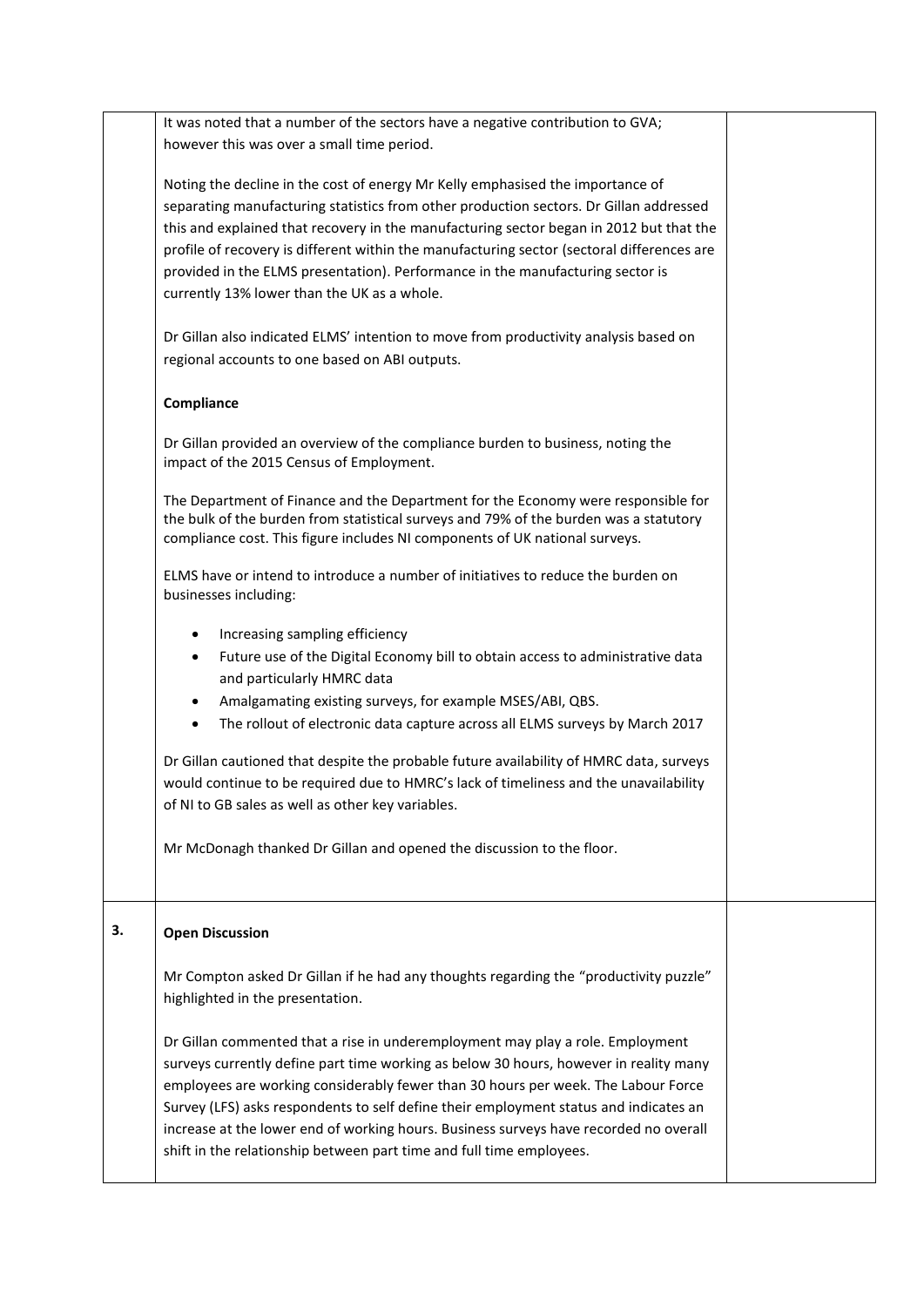|    | It was noted that companies are seeking and offering more flexible working patterns<br>and that businesses are increasingly moving towards part time working hours, but that<br>this still doesn't account entirely for the gap in productivity between NI and the UK.<br>Looking at the structure of the NI economy, productivity in the manufacturing and<br>retail sectors were broadly comparable to the UK figure, while services lagged behind. |                                                           |
|----|-------------------------------------------------------------------------------------------------------------------------------------------------------------------------------------------------------------------------------------------------------------------------------------------------------------------------------------------------------------------------------------------------------------------------------------------------------|-----------------------------------------------------------|
|    | Mr Kelly commented that there was now a greater prevalence of contract work in the<br>manufacturing sector. This in turn drives down costs but doesn't show growth in full<br>time employees. This is a consequence of the adoption of more cautious business<br>strategies following the economic crash.                                                                                                                                             |                                                           |
|    | This should register on the self employment figures. An increase which has been seen in<br>the UK, but not NI.                                                                                                                                                                                                                                                                                                                                        |                                                           |
|    | It was further highlighted that these data do not currently support NI sub regional<br>productivity analysis.                                                                                                                                                                                                                                                                                                                                         |                                                           |
|    | Mr Kelly emphasised the importance of greater dissemination and timeliness of data<br>and highlighted the value placed in the Programme for Government (PfG) for greater<br>economic monitoring.                                                                                                                                                                                                                                                      |                                                           |
|    | Mr Kelly confirmed that in his experience businesses were not concerned about the<br>burden of statistical forms, but that more visibility of data would be of value. There was<br>some confusion around the differences between the various statistical forms.                                                                                                                                                                                       |                                                           |
|    | Mrs Carey commented that it would be useful to provide businesses with more<br>information on how their data are used, and that this might act as an inducement to<br>form submission.                                                                                                                                                                                                                                                                |                                                           |
|    | Mr Compton commented that too often employment is used as a proxy for economic<br>growth and that this should be balanced against wealth creation. It was also noted that<br>complications in the allocation of revenue, particularly in business services firms, may<br>result in regional revenue accruing to London offices in the returns to statistical forms.<br>This should in theory be picked up in sales to GB.                             |                                                           |
|    | The documents provided prior to the meeting can be shared outside the committee.                                                                                                                                                                                                                                                                                                                                                                      |                                                           |
|    | Mr McDonagh thanked Mr Kelly for attending and expressed his intention to meet with<br>business representatives next year.                                                                                                                                                                                                                                                                                                                            |                                                           |
| 4. | <b>Minutes and Matters Arising</b>                                                                                                                                                                                                                                                                                                                                                                                                                    |                                                           |
|    | The minutes from the previous meeting were approved.                                                                                                                                                                                                                                                                                                                                                                                                  | Secretary to<br>circulate future                          |
|    | Agenda items still to be completed from the last meeting include:                                                                                                                                                                                                                                                                                                                                                                                     | work plan                                                 |
|    | Future work plan to be circulated among SAC members<br>٠                                                                                                                                                                                                                                                                                                                                                                                              | Dr Gillan to arrange                                      |
|    | Dr Gillan to arrange ELMS user group meeting                                                                                                                                                                                                                                                                                                                                                                                                          | ELMS user group                                           |
|    | Date for February meeting to be established<br>Dr Marshall to provide summary paper on working tax credits                                                                                                                                                                                                                                                                                                                                            | meeting                                                   |
|    |                                                                                                                                                                                                                                                                                                                                                                                                                                                       | Secretary to arrange<br>February meeting<br>time and date |
|    |                                                                                                                                                                                                                                                                                                                                                                                                                                                       | Dr Marshall to                                            |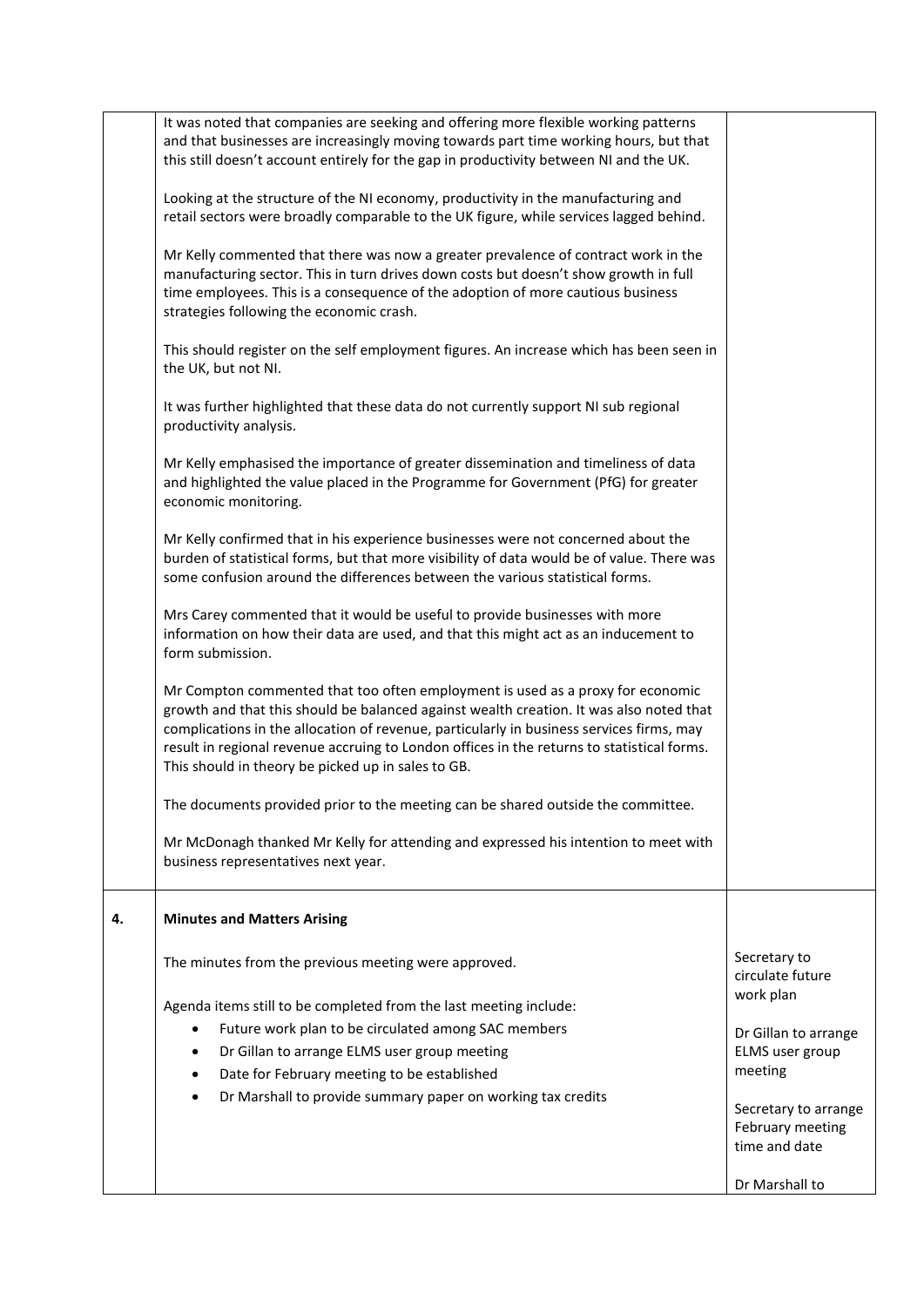|    |                                                                                                                                                                                                                                                                                                                                                                                                                                                                                                                                                                                                                                                                                                                                                                                                                                                                                                                                                                                                                                                                                                                                                                              | provide summary<br>paper on working<br>tax credits |
|----|------------------------------------------------------------------------------------------------------------------------------------------------------------------------------------------------------------------------------------------------------------------------------------------------------------------------------------------------------------------------------------------------------------------------------------------------------------------------------------------------------------------------------------------------------------------------------------------------------------------------------------------------------------------------------------------------------------------------------------------------------------------------------------------------------------------------------------------------------------------------------------------------------------------------------------------------------------------------------------------------------------------------------------------------------------------------------------------------------------------------------------------------------------------------------|----------------------------------------------------|
| 5. | <b>Chair's Business</b><br>Mr McDonagh spoke briefly about attending the September ONS Economic Forum,<br>noting the value of additional ONS analysis of NI economic performance. This was the<br>first time the Economic Forum has been held in NI; however it is anticipated it will<br>return next year.<br>The slides from the Economic Forum have been circulated.<br>Mr McDonagh has conducted the mid-term reviews of committee members.                                                                                                                                                                                                                                                                                                                                                                                                                                                                                                                                                                                                                                                                                                                              |                                                    |
| 6. | <b>Introduction to Siobhan Carey (NISRA Chief Executive)</b><br>Mrs Carey introduced herself to the committee and provided an overview of her career<br>background.<br>Key issues and priorities for NISRA were identified as:<br>The PfG and the opportunity this affords to put statistical data at the heart of<br>decision making<br>The challenges around sourcing data and developing methodologies to deliver<br>$\bullet$<br>the PfG monitors<br>The impact of Brexit on statistics<br>The Digital Economy Bill<br>$\bullet$<br>Mr Compton enquired what the priority for data provision was post EU referendum and<br>what role Mrs Carey saw the committee playing.<br>Mrs Carey explained that statisticians are involved in developing the action plan, but it<br>is still early days for developing indicators. There is a good level of engagement on the<br>topic within the departments.<br>Additional work is being carried out in Whitehall aimed at modelling potential post<br>referendum scenarios. These data should have a regional lens to which NISRA could<br>contribute. However, this is not yet developed. The role of the committee is to feed |                                                    |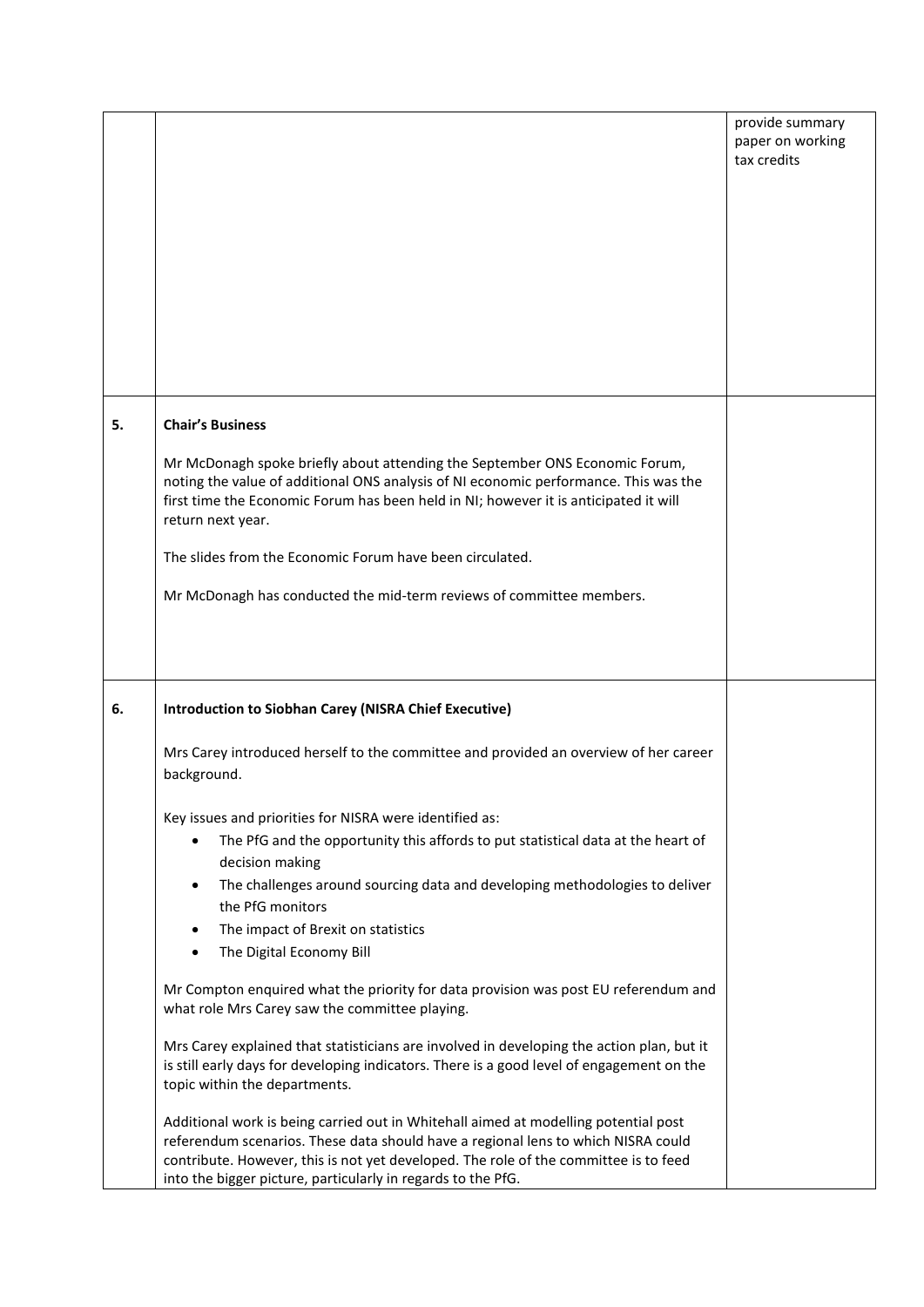|    | Dr Gillan and Ms Lyness are to meet with the Head of the Civil Service to discuss the<br>preparation of relevant data.<br>Mr McDonagh thanked Mrs Carey for attending the meeting.                                                                                                                                                                                                                                                                                                                                                                                                                                                                                                                                                                                                                                                                                                |                                                                |
|----|-----------------------------------------------------------------------------------------------------------------------------------------------------------------------------------------------------------------------------------------------------------------------------------------------------------------------------------------------------------------------------------------------------------------------------------------------------------------------------------------------------------------------------------------------------------------------------------------------------------------------------------------------------------------------------------------------------------------------------------------------------------------------------------------------------------------------------------------------------------------------------------|----------------------------------------------------------------|
| 7. | <b>Consultations</b><br><b>Independent Review of UK Economic Statistics</b><br>Dr Gillan provided a summary of NISRA's response to the Bean Review noting this<br>helped to ensure the needs of devolved administrations were addressed in the final<br>report. This is particularly relevant to use of administrative datasets to which devolved<br>administrations may not have legal access.<br>The key outputs of the Bean Review include the development of a new centre for<br>excellence in economic measurement, which has recently put out a tender for<br>academics and experts. It is important to ensure they are aware of NI economic<br>expertise.<br>Mr McDonagh commented on the importance of data scientists and the prevalence of<br>jobs in this area and asked if this presented an issue for NISRA.                                                         |                                                                |
|    | This is an emerging area and NISRA is running an accelerator program aimed at skilling<br>up people within NISRA. Ideally analysts would have knowledge in three key areas:<br><b>Statistics</b><br>Data analytics<br>$\bullet$<br>Topic knowledge<br>Mr Jones noted this is important from the university perspective and that they are<br>focussing on developing data analytics skills. Mr Bond commented that data scientists<br>often don't have a sound basis in quantitative analysis and that these skills must be<br>complimented with other areas of expertise.<br>Dr Marshall noted that NISRA has made progress in the use of data analytics using<br>detailed administrative data in a number of areas (e.g. use of HMRC stamp duty data in<br>NI House price index).                                                                                                |                                                                |
| 8. | <b>Update on Economic and Labour Market Statistics Statutory matters</b><br>Ms Lyness updated the committee on the Survey of Environmental Protection<br>Expenditure, noting that this survey had been released as a statutory survey under the<br>Statistics of Trade and Employment (Northern Ireland) Order 1988. Previously this was<br>a voluntary survey conducted by DEFRA with a UK sample of approximately 1,200 and a<br>response rate of approximately 20%. ONS have taken control of this survey and<br>boosted the sample to approximately 3,000 businesses. Of these roughly 90 businesses<br>are in NI.<br>Mr McDonagh commented that under the Order the ONS are required to consult with<br>the committee prior to the release of any new statutory surveys. Consequently the<br>committee should write to the ONS to remind them of the requirement to send all | Committee to write<br>a letter to the ONS<br>to remind them of |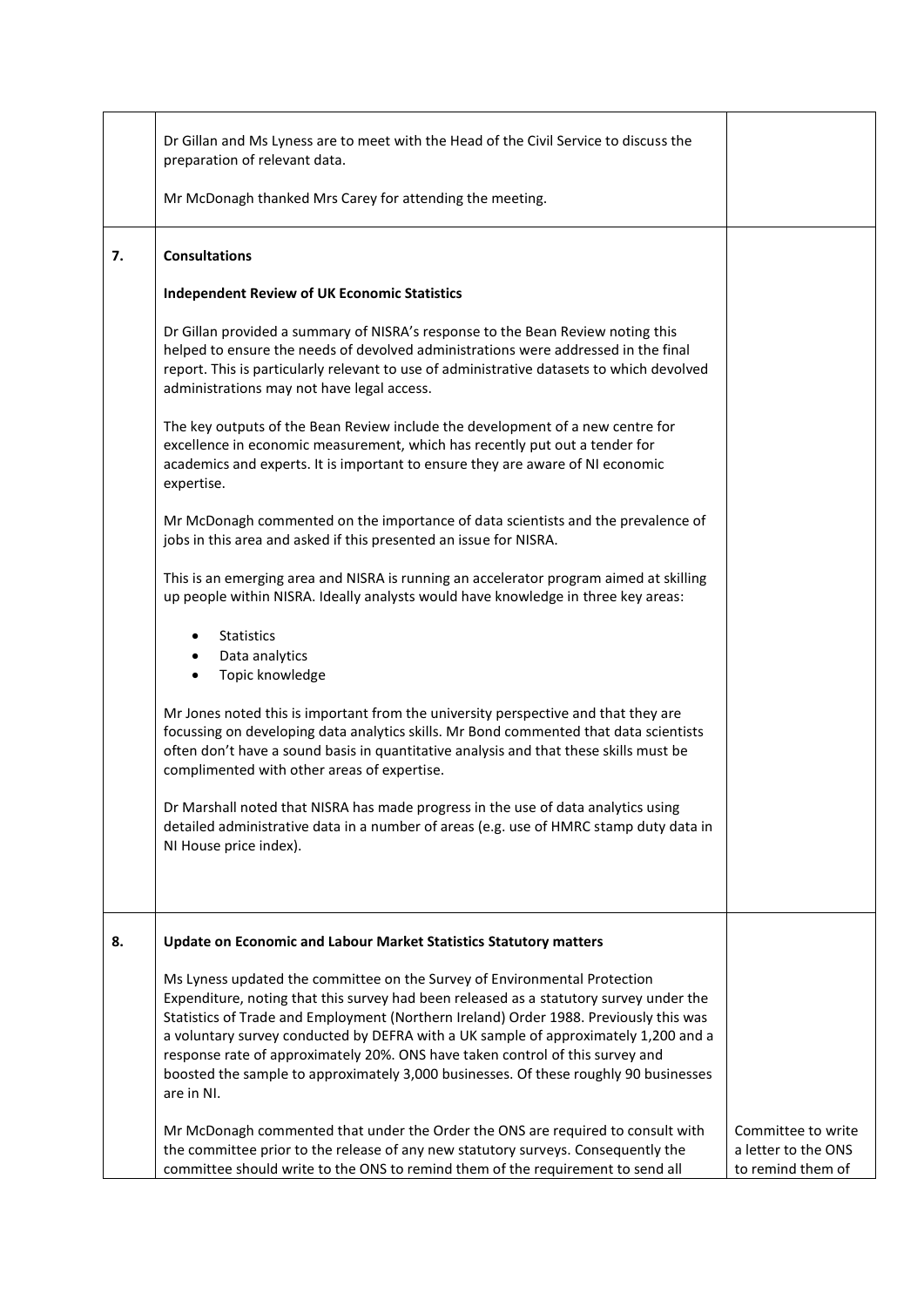|     | surveys to the SAC for approval.<br>Decision: Following discussion around ONS requirements, the committee determined<br>the NI sample of the Survey of Environmental Protection Expenditure is eligible to be<br>issued under Article 5 of the Statistics of Trade and Employment (Northern Ireland)<br>Order 1988<br>Mr Compton asked if Brexit has any implications for the Statistics of Trade and<br>Employment (Northern Ireland) Order 1988. Mrs Carey confirmed we should assume<br>there will be no quick changes. | their requirements<br>under the 1988<br>Order                                 |
|-----|----------------------------------------------------------------------------------------------------------------------------------------------------------------------------------------------------------------------------------------------------------------------------------------------------------------------------------------------------------------------------------------------------------------------------------------------------------------------------------------------------------------------------|-------------------------------------------------------------------------------|
| 9.  | Update on Economic and Labour Market Statistics Non-Statutory matters                                                                                                                                                                                                                                                                                                                                                                                                                                                      |                                                                               |
|     | Ms Lyness updated the committee on the progress of the Annual Purchases Survey,<br>noting the ONS intend to utilise these data by the end of February. The Broad Economy<br>Sales and Exports analysis is ongoing at a country level.                                                                                                                                                                                                                                                                                      |                                                                               |
|     | Ms Lyness provided an update on the progress of the ONS SERVCOM survey. SERVCOM<br>is similar to the UK Manufacturers' Sales by Product (PRODCOM) and should help to<br>compensate for current lack of services statistics. It is currently scheduled for release in<br>2018. Dr Gillan noted that it may be possible to request a sample boost for NI.                                                                                                                                                                    |                                                                               |
|     | It is currently anticipated that ONS will release a consultation document for SERVCOM.<br>In the event ONS release a written consultation, the committee should prepare a<br>response.                                                                                                                                                                                                                                                                                                                                     | Secretary to<br>circulate SERVCOM<br>consultation<br>documents when           |
|     | The EDC rollout is proceeding on schedule and is to be completed by March 2017.                                                                                                                                                                                                                                                                                                                                                                                                                                            | available                                                                     |
|     | Economic Accounts multipliers are to be released by the end of 2016.                                                                                                                                                                                                                                                                                                                                                                                                                                                       | Dr Gillan to lead<br>response to<br>SERVCOM<br>consultation                   |
| 10. | Update on Northern Ireland Multiple Deprivation Measure (NIMDM) 2017                                                                                                                                                                                                                                                                                                                                                                                                                                                       |                                                                               |
|     | Mr Brian Green updated the committee on the progress to date of the NIMDM 2017.<br>NISRA intends to release a written consultation regarding the indicators which will run<br>for 10 weeks between 14 November and 22 January. In addition, they intend to run<br>open planning events which will be open to members of the public.                                                                                                                                                                                        | Secretary to<br>circulate NIMDM<br>consultation<br>documents when<br>released |
|     | The NIMDM is on schedule for publication in mid 2017.                                                                                                                                                                                                                                                                                                                                                                                                                                                                      |                                                                               |
|     | In an attempt to help public understanding of the outputs and to ensure they are used<br>correctly, NISRA is building in time at the end of the process for explaining and<br>communicating the output.                                                                                                                                                                                                                                                                                                                    |                                                                               |
|     | Mrs McNicholl welcomed this research and noted the importance of examining the<br>links between big economic drivers and individuals. Crucial to identifying the<br>underpinnings of poverty.                                                                                                                                                                                                                                                                                                                              |                                                                               |
|     | NISRA is attempting to ensure these data are as detailed as possible to identify low<br>level areas of deprivation within non deprived areas.                                                                                                                                                                                                                                                                                                                                                                              |                                                                               |
|     | Mr Green explained that a case could be made for preparing more regular updates to<br>the NIMDM in future and that NISRA are keen to sit down with other regions to discuss<br>the possibility of linking data.                                                                                                                                                                                                                                                                                                            |                                                                               |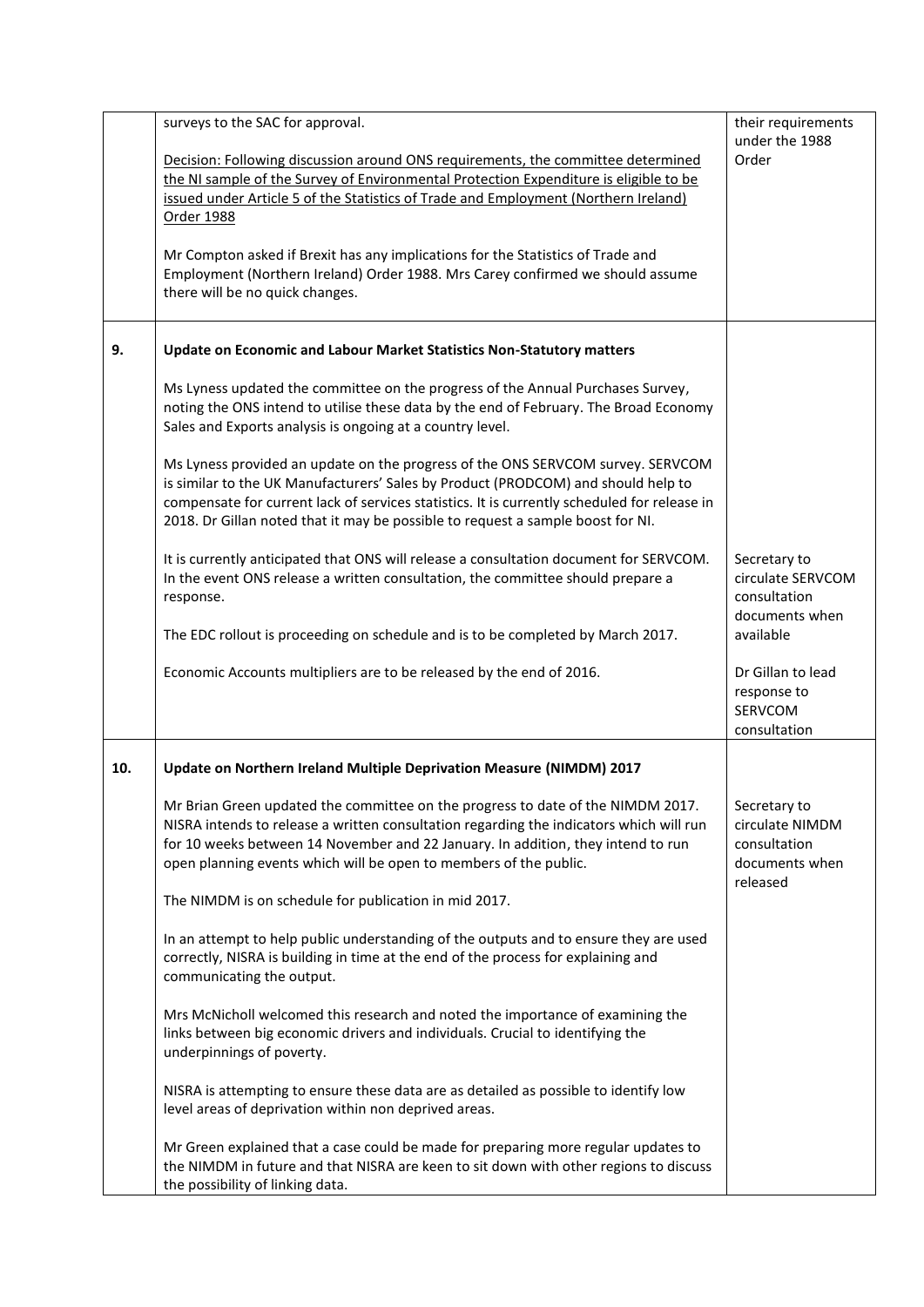| 11. | <b>Official Statistics Update</b>                                                                                                                                                                                                                                                                                                                                                                            |                                                                                                                                           |
|-----|--------------------------------------------------------------------------------------------------------------------------------------------------------------------------------------------------------------------------------------------------------------------------------------------------------------------------------------------------------------------------------------------------------------|-------------------------------------------------------------------------------------------------------------------------------------------|
|     | Dr Marshall provided a summary of official statistics issues, commenting on the UK<br>Statistics Authority reviews of Official statistics and noting that the assessment process<br>has become significantly more rigorous. He noted that Translink and the Education<br>Authority should be named as producers of official statistics subject to the passing of an<br>Official Statistics Order in 2017/18. |                                                                                                                                           |
| 12. | <b>Programme for Government</b>                                                                                                                                                                                                                                                                                                                                                                              |                                                                                                                                           |
|     | Mrs Carey provided an update on the current status of NISRA work relating to the<br>programme for government, noting that Dr Power is preparing a paper on the data<br>development stage for consideration.                                                                                                                                                                                                  |                                                                                                                                           |
|     | Mrs McNicholl asked if NISRA aims to align these data with local level data sets,<br>commenting that there was an opportunity for co-design.                                                                                                                                                                                                                                                                 |                                                                                                                                           |
|     | Dr Morris commented on the current data coverage issues and inquired if NISRA has a<br>feel for the weak spots in the NI data.                                                                                                                                                                                                                                                                               |                                                                                                                                           |
|     | A spreadsheet detailing the data to be developed was provided along with the SAC<br>papers.                                                                                                                                                                                                                                                                                                                  |                                                                                                                                           |
|     | Mr Compton commented on NISRA resourcing issues and noted that the committee<br>should be asking officials if they have adequate resources to meet the data preparation<br>demands from the PfG. Mrs Carey confirmed that the document currently in<br>preparation would address the issue of resourcing. It was determined that NISRA<br>should provide a paper on resourcing for the February SAC meeting. | NISRA senior team<br>to provide paper on<br>resourcing for<br>February meeting                                                            |
|     | In addition it was felt the committee should write to the minister highlighting the issue<br>of NISRA resourcing and to ask for greater clarity.                                                                                                                                                                                                                                                             | Mr McDonagh to<br>prepare a letter to<br>the minister<br>highlighting NISRA<br>resourcing issues,<br>particularly in light<br>of PfG work |
| 13. | Implications of Brexit for statistics in Northern Ireland                                                                                                                                                                                                                                                                                                                                                    |                                                                                                                                           |
|     | Due to time constraints Mr McDonagh asked if the discussion on the implications of<br>Brexit could be added to the agenda for the February SAC meeting.                                                                                                                                                                                                                                                      | Secretary to add<br>Brexit discussion to<br><b>February SAC</b>                                                                           |
|     | It was noted that measuring the implications of Brexit to the NI economy was a<br>substantial endeavour and the committee should bear in mind that regional statistics<br>bodies such as NISRA are unable to produce a comparable level of detail to the ONS or<br>CSO.                                                                                                                                      | agenda                                                                                                                                    |
|     | It was also noted that ELMS have not recently held a user group meeting. It was<br>determined that a working group within the committee should be set up to identify<br>user needs, particularly in light of Brexit. Mr Compton and Mrs McNicholl have agreed<br>to lead with this group.                                                                                                                    | Mr Compton and<br>Mrs McNicholl to<br>lead SAC working<br>group                                                                           |